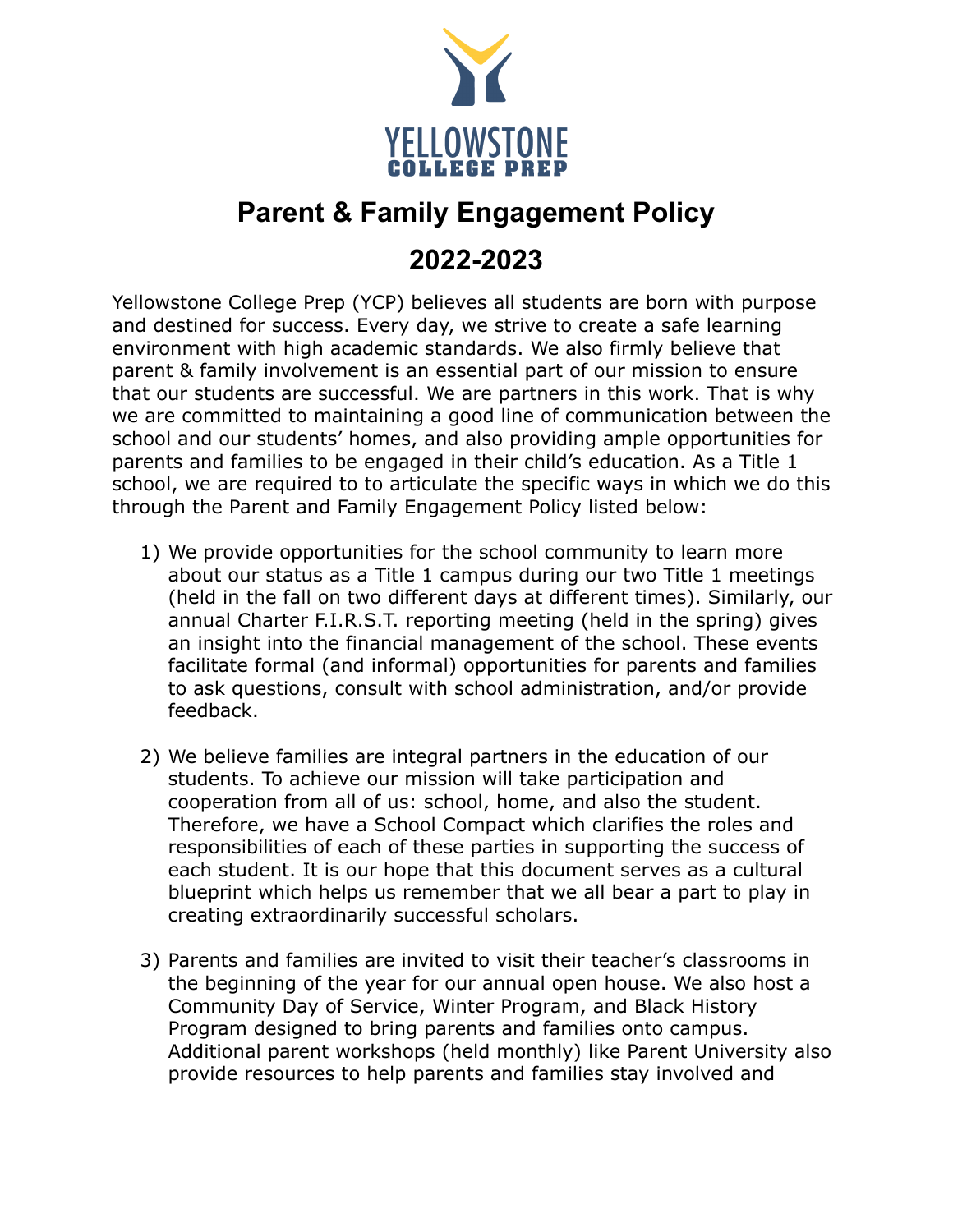informed.These are held at different days and different times so that as many family members as possible have the opportunity to attend.

- 4) Our school communicates with parents in a number of ways and will provide assistance with the understanding of the state's academic curricular and assessment expectations, school-wide requirements in relation to the delivery of instruction and assessment, the techniques utilized to evaluate student work, and individual classroom routines pertinent to the academic success of our students. Some of our communication techniques include:
	- a. Student and Family Handbook
	- b. Parent Portal on School Website
	- c. Regular email and Remind-101 communications
	- d. Report Cards every 6 weeks, Skyward grades access available on demand
	- e. Parent-Teacher Conferences and check-ins to address each student's unique needs (always available)
	- f. ARD/IEP Meetings (as appropriate)
- 5) Formal general invitations for parents and families to communicate with the school are sent via online surveys distributed at least annually. This feedback is shared with school admin along with the Board to evaluate our progress and make meaningful adjustments to improve our school and our Parent and Family Engagement Policy.
- 6) The school's core administrative structure includes a Superintendent, Chief of Schools, Principal, and Assistant Principal. In addition Yellowstone employs a full-time nurse and social worker. Along with the teachers and staff, all of these leaders are here to directly support our students and their parents/families.
- 7) We also commit (where reasonable and appropriate) to coordinate our parent involvement/engagement programming with other state, federal, and local programs that Yellowstone conducts.
- 8) At each opportunity involving Parents and Family members, we will create invitations, event agendas and/or programs, sign-in sheets, and minutes (if appropriate). We will also keep a copy of our general correspondence with families throughout the year.
- 9) The school has a Scholar Success Committee composed of teachers, community leaders, and parents who meet on a regular schedule to review our overall school priorities, including parent and family engagement. We are always looking for additional parent & family